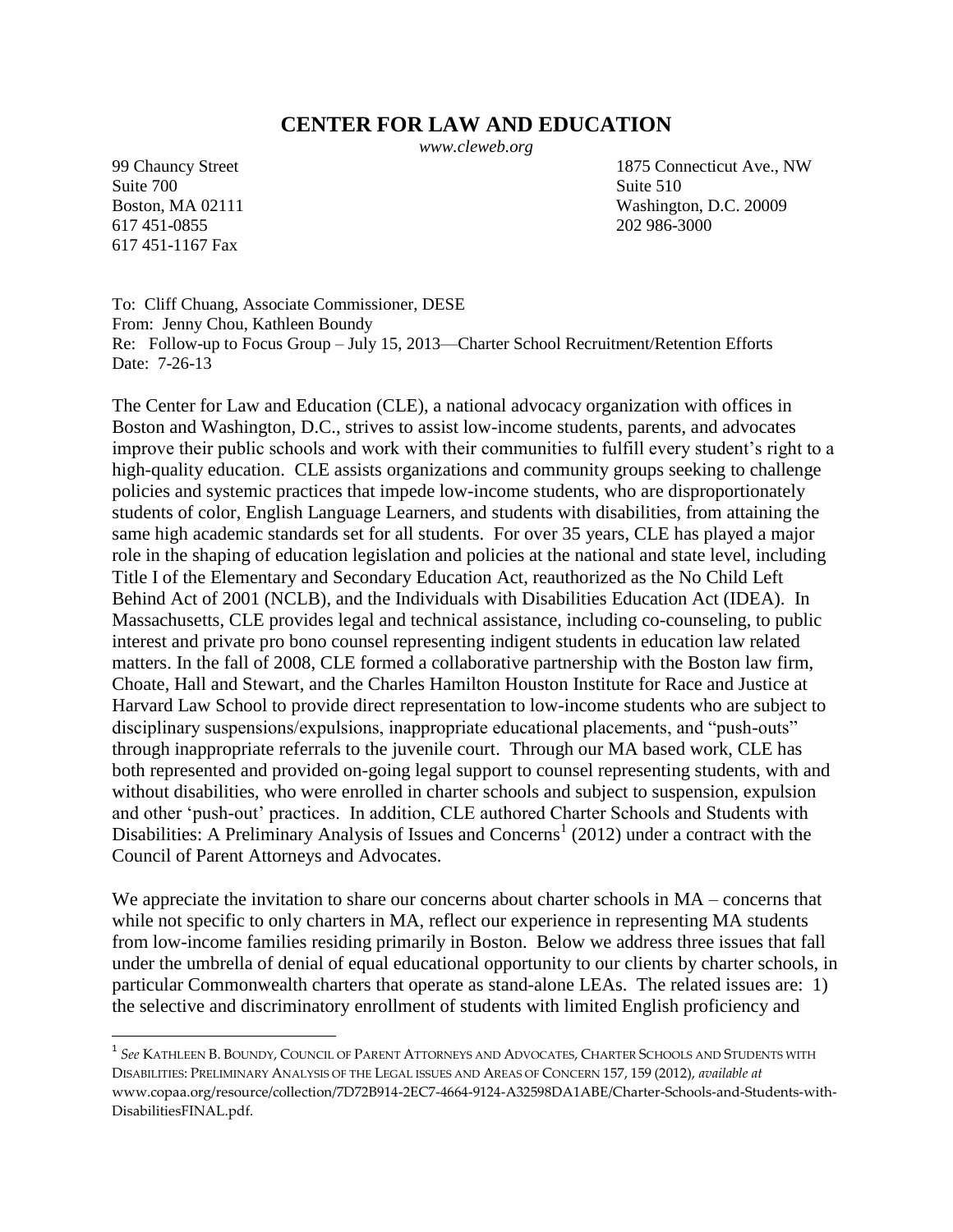students with disabilities who have challenging learning needs; 2) failure to provide specialized instruction and related services necessary for students with disabilities having a range of educational needs to progress in the general education curriculum and misusing 603 C.M.R. §28.10(6) to change their educational placements; and 3) adoption and use of discipline policies and practices that violate due process and result in excessive rates of suspension and unlawful exclusion of students. As is evident from the data, these push-out policies and practices contribute to high attrition rates for the already limited enrollment of LEP students and those with disabilities with IEPs, and we suspect, target struggling learners.

## **Under-enrollment of Students with Limited English Proficiency and Students with Disabilities**

Data from the MA DESE affirms that charter schools serve a disproportionately low percentage of LEP students and to a less extent, students with disabilities. This is especially notable as compared to the traditional public schools in the urban districts they serve, e.g., Boston Public Schools  $(BPS)$ .<sup>2</sup> A breakdown of the students with disabilities enrolled at least in the Commonwealth charter schools revealed that these schools serve a very different subset of students with disabilities than those in traditional Boston public schools.<sup>3</sup> Operating as independent, stand-alone LEAs, many Commonwealth charter schools essentially enroll only those students with disabilities who can be educated with limited specialized instruction and support services in primarily inclusive classrooms and/or limited English proficient students who require minimal assistance from ESL or bilingual educators. This selectivity in admissions is discriminatory to the extent that, e.g., the charter schools are incapable of providing or fail to provide, the array of programming and support services necessary to meet the educational needs of the students admitted to the school in violation the Equal Educational Opportunity Act, 20 U.S.C. § 1703(f) and MGL c. 71A, or the right to a free appropriate public education under the Individuals with Disabilities Education Act, 20 U.S.C. § 1412(a)(1)(A), MGL, c. 71B, and federal and state civil rights laws.

The under-enrollment of LEP students and those with disabilities in charter schools<sup>4</sup> may be explained by inadequate recruitment and admission policies that screen out or target certain students perceived as having greater educational needs. For example, some charter schools, in particular, Commonwealth charter schools that function as stand-alone LEAs, fail to engage in adequate and effective outreach to non-English speaking families who may also need additional support to navigate the charter school process and complete the application. Some charters, by asking parents to disclose whether their children are classified as LEP or have an Individualized Education Program (IEP), may indirectly discourage parents from completing the application process. Still others more directly discourage parents from applying by planting seeds of doubt and fear that the charter school, as a stand-alone LEA, cannot meet their children's specific

 $\overline{a}$ 

<sup>2</sup> KATHLEEN J. SKINNER, MASS. TEACHERS ASS'N, CHARTER SCHOOL SUCCESS OR SELECTIVE OUT-MIGRATION OF LOW-ACHIEVERS (2009), *available at* 

http://www.*massteacher*[.org/teaching/cepp/~/media/Files/PDFs/CEPP/charterschools0909.ashx.](http://www.massteacher.org/teaching/cepp/~/media/Files/PDFs/CEPP/charterschools0909.ashx) (LEP students comprised only 1.9% of the charter school population in Boston as opposed to 18.9% of students enrolled in BPS). <sup>3</sup> *See* SKINNER, *supra* note 2.

<sup>4</sup> See school Profiles, which include demographic and enrollment data from the 2012-2013 school year collected by the Massachusetts Department of Elementary and Secondary Education and available at: http://profiles.doe.mass.edu/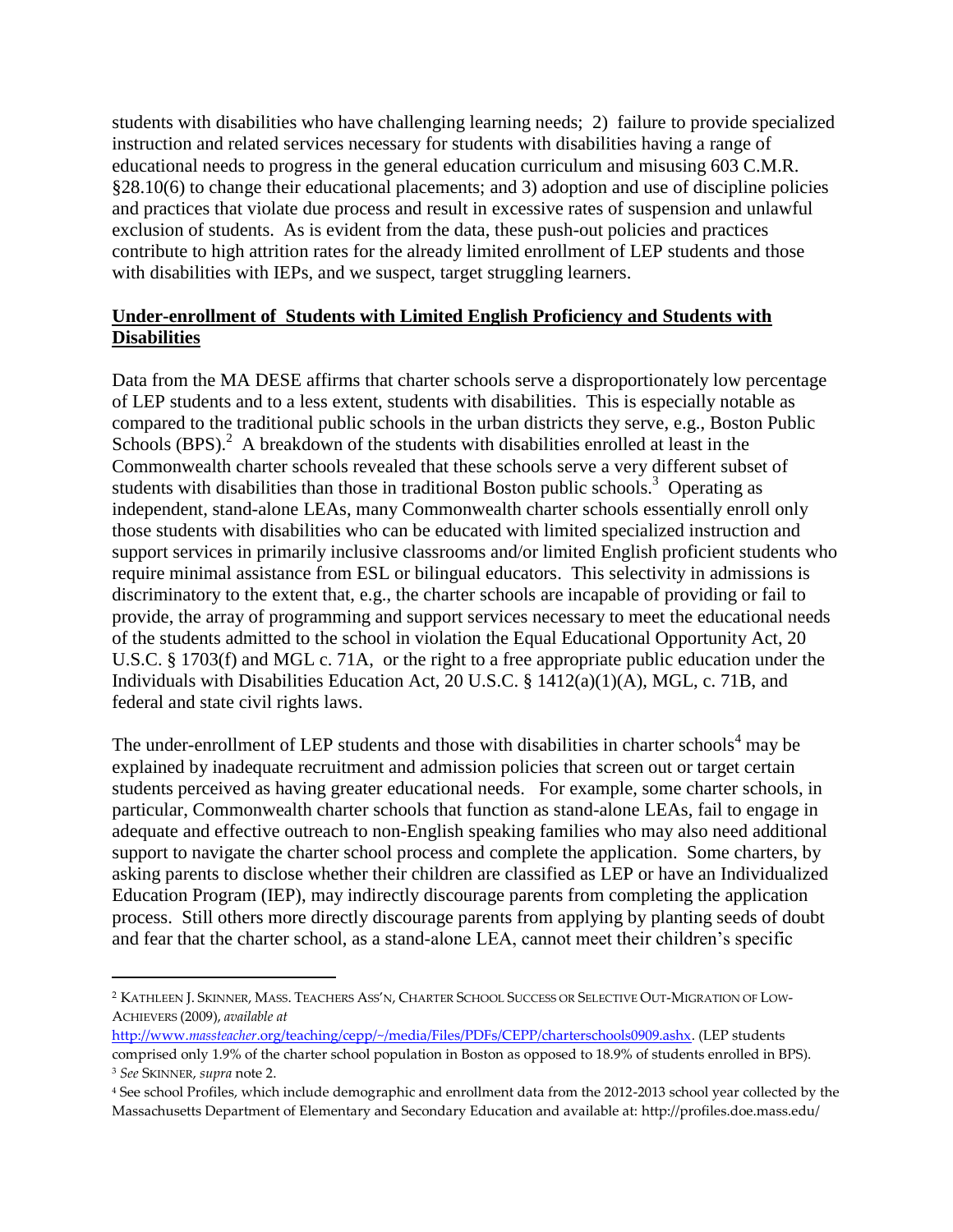needs, whether a need for limited LEP supports, or for special education services beyond that provided to the vast majority of students participating in an inclusive, one-size-fits-all regular education classroom.

In addition, many charter schools, including most of the Commonwealth schools serving Boston students, require parents to sign "commitment contracts" that impose time constraints and responsibilities on parents that may have financial implications for low-income families, non-English speaking parents, and single-parent families. Moreover, due to inadequate recruitment efforts on the part of charter schools, including inadequate dissemination of information in languages other than English, information regarding the charter schools' legal obligation to provide LEP students an equal educational opportunity and students with disabilities a free and appropriate public education, parents of LEP students and those with special education needs will not likely be sufficiently knowledgeable about their rights, or feel able to challenge. Many parents of children with challenging learning needs "choose" to send their children to traditional public schools based on a mistaken belief that charters are not required by law to provide specialized services to these subgroups.

Furthermore, as discussed below, we know from both anecdotal and documented evidence that many charters actively "encourage" parents to remove their children from the charter school, often due to their challenging behavior and/or low test scores. Whether through inappropriately invoking 603 C.M.R. § 28.10(6) or, using the threat of expulsion – often based on automatic suspensions for trivial and subjective offenses (e.g., giggling, leaning back in chair, having a bad attitude, being insubordinate) - the end result is the same -- parents fearful of expulsion or unwilling to leave their children in placements where it is made clear they are "not wanted," remove them from the charter schools. From our experience, we are also aware that many charter schools often fail to refer students with possible disabilities for evaluation, as is required by IDEA's "child find" obligations, and discourage parents from seeking to initiate the special education eligibility process.

### **Push-out Policies and High Attrition of Students with Disabilities**

## *Attrition through Failure to Provide FAPE through the Required Continuum of Alternative Educational Placements and Misuse of 603 C.M.R. § 28.10(6)*

Charter schools, including Commonwealth charter schools, as stand-alone LEAs, are required in spite of their limited capacity, to provide specialized instruction and supportive services necessary to meet the needs of students with different disabilities through a continuum of alternative settings. 34 CFR §300.115. The continuum ranges from the least restrictive to the most restrictive provision of specialized instruction, in general, instruction in regular classes, special pull-out classes, substantially separate classes, special programs and schools. 34 CFR §300.115(b)(1). It is not enough for *any* LEA to provide only inclusion classrooms, as some students require provision of direct instruction, additional structure, and certain related services that cannot necessarily be effectively provided in an inclusion classroom. These may be students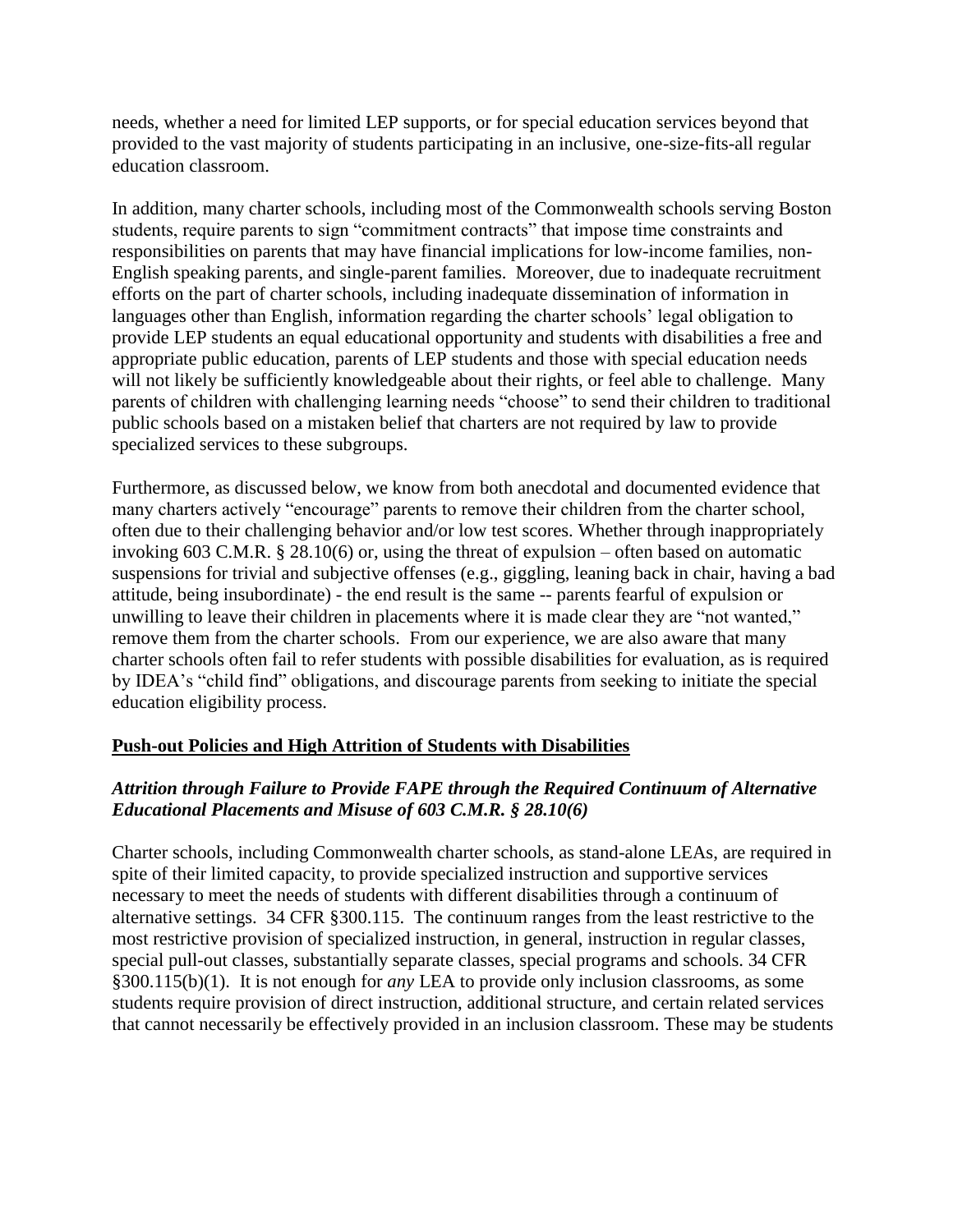with specific learning disabilities and executive functioning deficits or serious social, emotional and behavioral manifestations that impede their learning full-time in the inclusion classroom.<sup>5</sup>

These students have a right to be educated to the maximum extent appropriate with students without disabilities, consistent with IDEA's requirement of least restrictive environment (LRE). 20 U.S.C. §1412(a)(5)(B). Removal of a child in need of special education from the regular education environment is to occur "only when the nature or severity of the disability of a child is such that education in regular classes with the use of supplementary aids and services cannot be achieved satisfactorily."<sup>6</sup> The determination of LRE must be based on each student's IEP, not on a diagnosis or specific disability label. Students cannot be placed in separate or more restrictive placements solely because they require modifications to the general curriculum.<sup>7</sup> This was underscored by the U.S. Department of Education, Office for Special Education Programs (OSEP) in *Letter to Wohle*, 50 IDELR 138 (OSEP 2008). Yet, this is exactly what the standalone Commonwealth charter schools are doing by misusing MA special education regulation 603 CMR § 28.10(6) to remove *enrolled* students with more challenging disability-related educational needs from their schools contrary to their rights and each charter school's obligation under law.

Instead, the general curriculum must, to the extent appropriate, be adapted or modified to meet the student's unique needs. Furthermore, a district's obligation to expose students to the general curriculum does not end simply because the LRE for a student with a disability is determined to fall outside of a regular education setting.

Through our representation of students, we are aware that many Boston based Commonwealth charter schools misuse 603 CMR  $\S$  28.10(6) to remove particular students with special education needs whose disabilities present academic and, perhaps, behavioral, challenges from the standalone district school. Contrary to the manner in which it is currently being used to attempt to "validate" the removal of students with disabilities, the regulation, as promulgated, allows charter schools *in only very limited circumstances* to forego programmatic and financial responsibility to educate certain students with low-incidence disabilities whose significant special education needs cannot, as determined by the IEP Team, be met by the charter/school district. Regulation 603 CMR §28.10(6) authorizes consideration of such removal only after the student's IEP Team determines that (1) the student's special needs are so significant that they cannot be met by the charter school modifying its curriculum, and (2) the student's needs require consideration of an "out-of-district" placement through an "out-of-district day or residential school" placement. In other words, the student's needs are so serious as to require consideration of the most restrictive program and placement options under the LRE provision of federal and state law. If the student's needs are so significant to require consideration of an "out-

 $\overline{\phantom{a}}$ 

<sup>5</sup> Because the continuum ranges from the least restrictive to the most restrictive provision of specialized instruction, in general, instruction in regular classes, special pull-out classes, substantially separate classes, special schools [34 CFR 300.115(b)(1)], it is not altogether clear –barring participation in a collaborative with other LEAs or through other contractual arrangements -- how any stand-alone Commonwealth charter school can meet this mandate and how the MA DESE, as the SEA, is approving of decisions by the MA Board of Education, as the authorizing agent for Commonwealth charter schools.

<sup>6</sup> 20 U.S.C. §1412(a)(5)(A); 34 C.F.R. §300.114(a).

<sup>7</sup> 34 C.F.R. §300.116(e).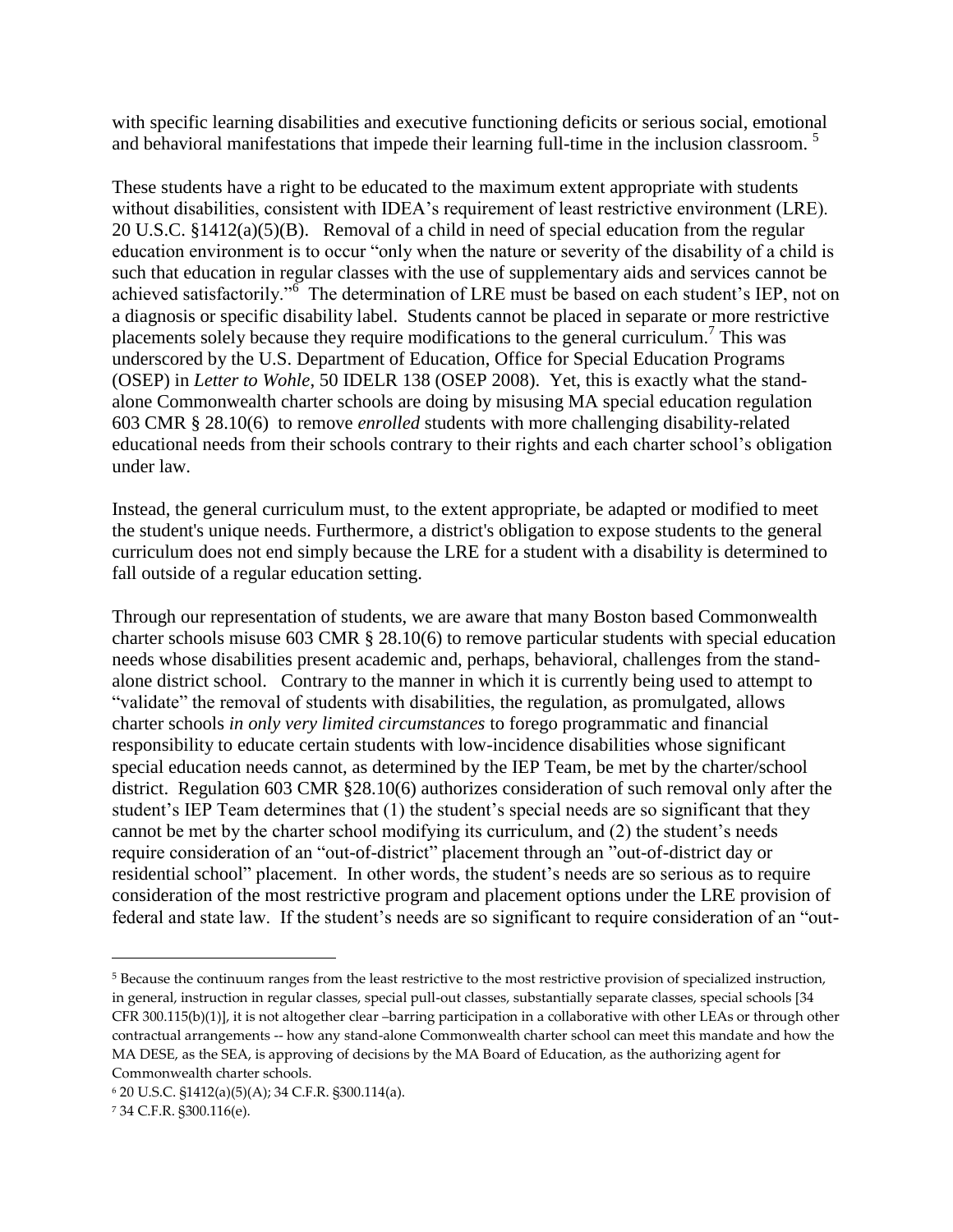of-district program," the charter IEP Team must schedule a follow-up meeting "to determine placement", and must invite representatives of the school district where the student resides to participate as a member of the placement team pursuant to 603 CMR 28.06(2)(e)(1). At the subsequent Team meeting convened by the charter school, the Team first considers if the school district where the student resides has an "in-district program" that could provide the services recommended by the Team, and if so, the charter school must arrange with the school district where the student resides to deliver the necessary services or *alternatively* develop an appropriate in-district program at the charter school for the student.<sup>8</sup> 603 CMR 28.10(6)(a)(2). However, if the placement Team determines that the student requires an "out-of-district program" to provide the services identified on the student's IEP, then the placement proposed to the parent "shall be an out-of district day or residential school, depending on the needs of the student." With parental consent to the proposed IEP and proposed placement, "programmatic and financial responsibility shall return to the school district where the student resides" which "shall implement the placement determination of the Team…" 603 CMR 28.10(6)(a).

Greater DESE oversight and monitoring is needed to examine the scope of this problem and to mitigate what we believe is a serious misuse of this regulation that has the effect of pushing out students who are *already* under-represented among those enrolled in the charter schools, and who typically do NOT have a low-incident disability that requires such substantial modification of the curriculum as to trigger consideration of an out-of-district separate day or residential school program. Low-income Boston parents are at a serious disadvantage in obtaining timely counsel to challenge the determination of the charter IEP Team and to assert their child's right to "stay-put" when the Commonwealth charter has indicated that it cannot or does not plan to educate the child whom it is dis-enrolling in this manner.

### *Attrition through Discipline Policies and Practices Resulting in Excessive Rates of Suspension and Unlawful Exclusion of Students without Due Process*

Many MA charter schools operate under a "no-excuses" model that incorporates zero tolerance discipline exclusion policies for non-violent school code violations that are applied in an arbitrary manner that contributes to high suspension, expulsion, and as discussed above, attrition rates<sup>9</sup>. Based on our experience, students are subject to "automatic" suspension for accumulating demerits for numerous behavioral indiscretions (e.g. "bad attitude", "using a superior voice", "humming", "poor posture," "violating dress code," "talking in class," "closing eyes too many times during free reading" ). Charter school administrators and teachers document such transgressions and assign demerits for offenses falling under such broadly defined and subjective categories as "disrespect," "insubordination," or "counter-productive behavior." After three "automatic" suspensions, regardless how trivial the violations, the student is subject to expulsion, a punishment which, given the non-violent/non-emergency nature of the violations, is significantly disproportionate to the behavior at issue.

The charter schools' use of these vague and poorly defined code violations deprives students of their constitutionally required notice of the behaviors for which they may be sanctioned. School

 $\overline{a}$ 

<sup>&</sup>lt;sup>8</sup> We are unaware of any such program ever being developed and implemented, but would think this approach consistent with the kind of "innovation" and research based practices expected of MA charter schools. 9See Skinner, note 2, at 26.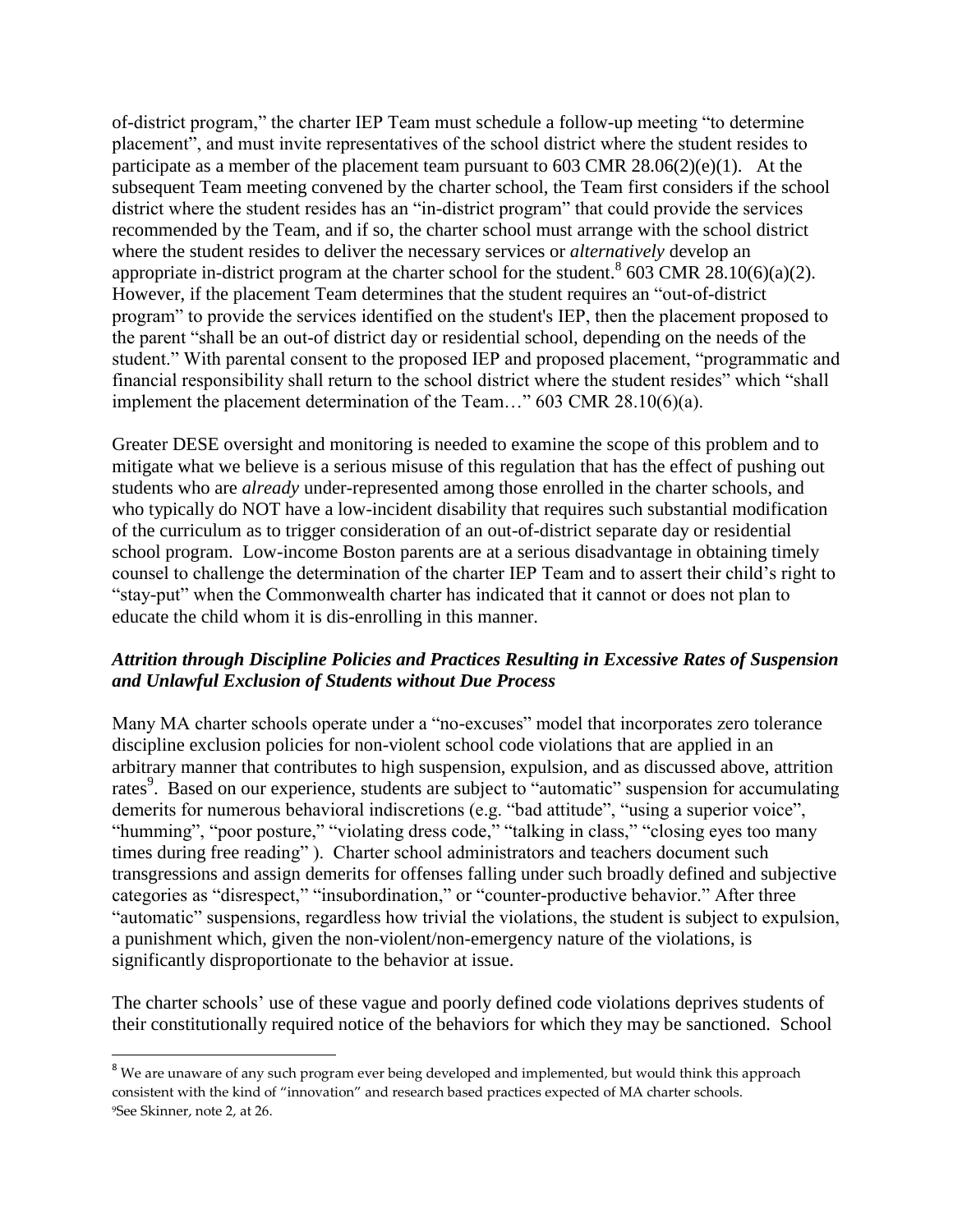exclusion policies based on such violations also enhance the likelihood of certain students, e.g., those who are struggling academically, those whose behaviors may be a manifestation of their disability, and those who may have some challenging behaviors, including some who may be suspected but not yet identified as having a disability, being arbitrarily and capriciously targeted by teachers and administrators for such subjectively determined transgressions.

Students are suspended routinely without due process based on their School Codes filed with DESE that document the lack of basic minimal procedural protections to which they are entitled under *Goss v. Lopez.<sup>10</sup>* For example, consistent with our experience, students who are subject to automatic suspensions, including for accumulation of demerits for apparently such unacceptable behavior as "yawning" or behaviors vaguely identified as "disrespect", do not receive notice of the charges against them nor do they receive an opportunity to present their side of the story prior to a suspension; indeed, some handbooks explicitly deny students the right to a hearing.<sup>11</sup> Many charter school discipline codes/policies that we have reviewed fail to provide additional procedural safeguards when facts are in dispute and students face yet another suspension or even permanent expulsion from school (e.g. as a result of three suspensions of two days each for giggling, wearing the wrong attire, talking in class)<sup>12</sup> as is required by *Goss* and *Mathews v. Eldridge.*<sup>13</sup> Some charter schools have policies that allow the school to extend suspensions upon an arbitrary determination at a "re-entry" meeting that the student is "not ready to return" to school. $14$ 

The combination of these so-called "no excuses" policies, arbitrary and capricious practices, and denial of due process contributes to the high suspension and attrition rates for struggling students, in particular, based on MA DESE data, students with disabilities. This data is likely further skewed by the failure of charter schools to refer for evaluation for special education eligibility under-performing and/or behaviorally challenging students suspected but not yet identified as having disabilities. These students are most vulnerable to being "pushed-out" by the charters and "voluntarily" removed under threat of expulsion by parents who may not be knowledgeable of or able to effectively raise the charter schools obligations under "childfind" in order to invoke their children's right to protection during any pending evaluation under both federal and state special education laws.

### **Role of the State**

 $\overline{\phantom{a}}$ 

We believe that the issues we have described are common to many charter schools, in particular, the stand-alone Commonwealth charters, and have serious implications for students, especially

<sup>10</sup> 419 U.S. 565, 576-579 (1975).

<sup>11</sup> *See e.g. Community Charter School of Cambridge Student and Family Handbook*, *available at*

http://www.ccscambridge.org/sites/default/files/adminfiles/Student%20Handbook/CCSC%2012%20StudFamHandbo okv-FIN1.pdf.

<sup>12</sup> *See* e.g. *Boston Renaissance Charter Public School Family Handbook*, *available at*

*http://www.bostonrenaissance.org/ourpages/auto/2012/11/26/56430876/SY%2012-13%20Family%20Handbook.pdf*; *The City on the Hill Student and Family Handbook*, *available at* http://www.cityonahill.org/files/Student%20Handbook%2012- 13%202.pdf.

<sup>13</sup> 424 U.S. 319, 335 (1976).

<sup>14</sup> *See* e.g. *The City on the Hill Student and Family Handbook*, *available at*

http://www.cityonahill.org/files/Student%20Handbook%2012-13%202.pdf.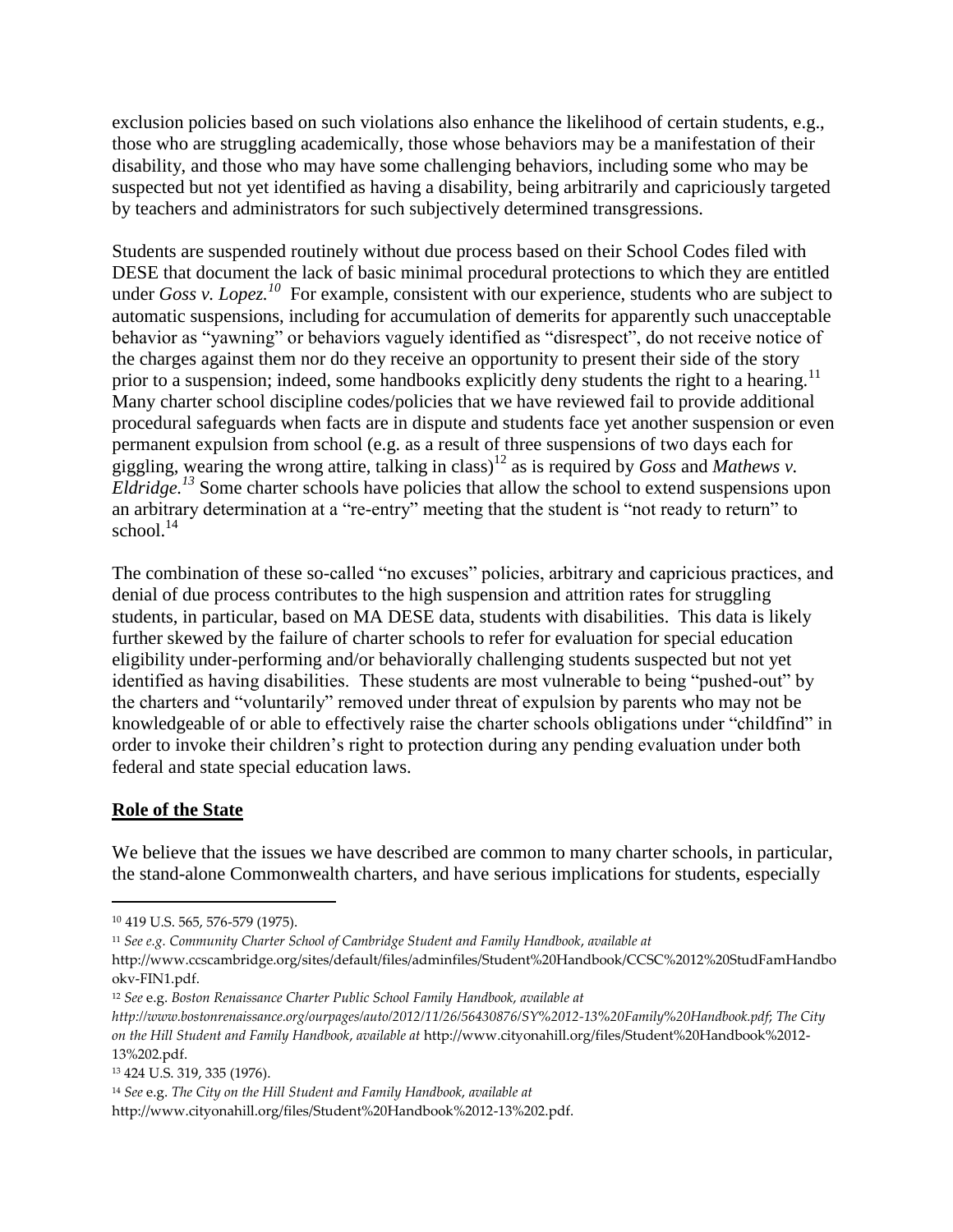those from low-income families seeking equal educational opportunities to benefit from public "schools of choice." Charter schools, as the Board of Education and the Department of Elementary and Secondary Education are well aware, are expected to provide innovative programs, learning and assessments; to provide teachers a place for using alternative, innovative methods of educational instruction and school structure and management; and to provide models for replication in other public schools, while still being accountable for students' educational outcomes.<sup>15</sup> Accountability for improved performance cannot be based solely on test outcomes of select students after those students with greater educational needs have been selectively "counseled out," discarded, or otherwise weeded out of the enrollment through an array of "push-out" policies and practices, including excessive use of suspension without due process and under threat of expulsion.

While we acknowledge that some charter schools are clearly doing a better job than others in meeting the statutory requirements, too few are meeting, or even attempting to accept the challenge to develop and implement innovative, effective and replicable programming and instructional methods and strategies for improving the educational outcomes of those students who present with more challenging needs.

We hope that the State Board of Education and DESE will pick up this challenge to help ensure that the existing charter schools, for example in Boston, are held accountable to serve students representative of ALL district children. We hope the BOE and DESE will take this opportunity to monitor and review who is being served, to question selective enrollments so well documented by other studies, to scrutinize policies that create disincentives for serving a representative population, as well as state regulations that create loopholes and encourage selective exclusion through "sham" 'changes in placement' [603 C.M.R. § 28.10(6)].

Toward this end, we urge BOE and DESE to require the development and implementation of innovative programming, specialized instruction and methodologies for students who may be struggling to learn in the charter schools because of the obstacles created by their disabilities. For example, instead of making it easy for the primarily Commonwealth charters to send students with challenging disability-related educational needs back to unnecessarily restrictive, substantially separate programs in BPS, why can't BOE and DESE oversee the development and assessment of different integrated program models that might be replicated by BPS so as to reduce the very high numbers of students who are not being appropriately educated in the least restrictive environments, consistent with their rights, by the traditional public schools? The State can also request evidence that the charter schools are, through provision of effective specialized instruction and innovative, research based strategies and technologies, actually educating a significant percentage of students with "low-incident" disabilities who were not previously educated in the mainstream, and share the results of their innovative, integrated programming model with the traditional public schools. Additionally, given the well-documented research of the detrimental effects of out-of-school suspensions on students' opportunity to learn, a possible area of focused charter school innovation could be to establish more effective student support practices that lead to improved school climate and sense of community for all students through limiting the use of exclusionary discipline.

 $\overline{\phantom{a}}$ 

<sup>&</sup>lt;sup>15</sup> M.G.L. c. 71 § 89